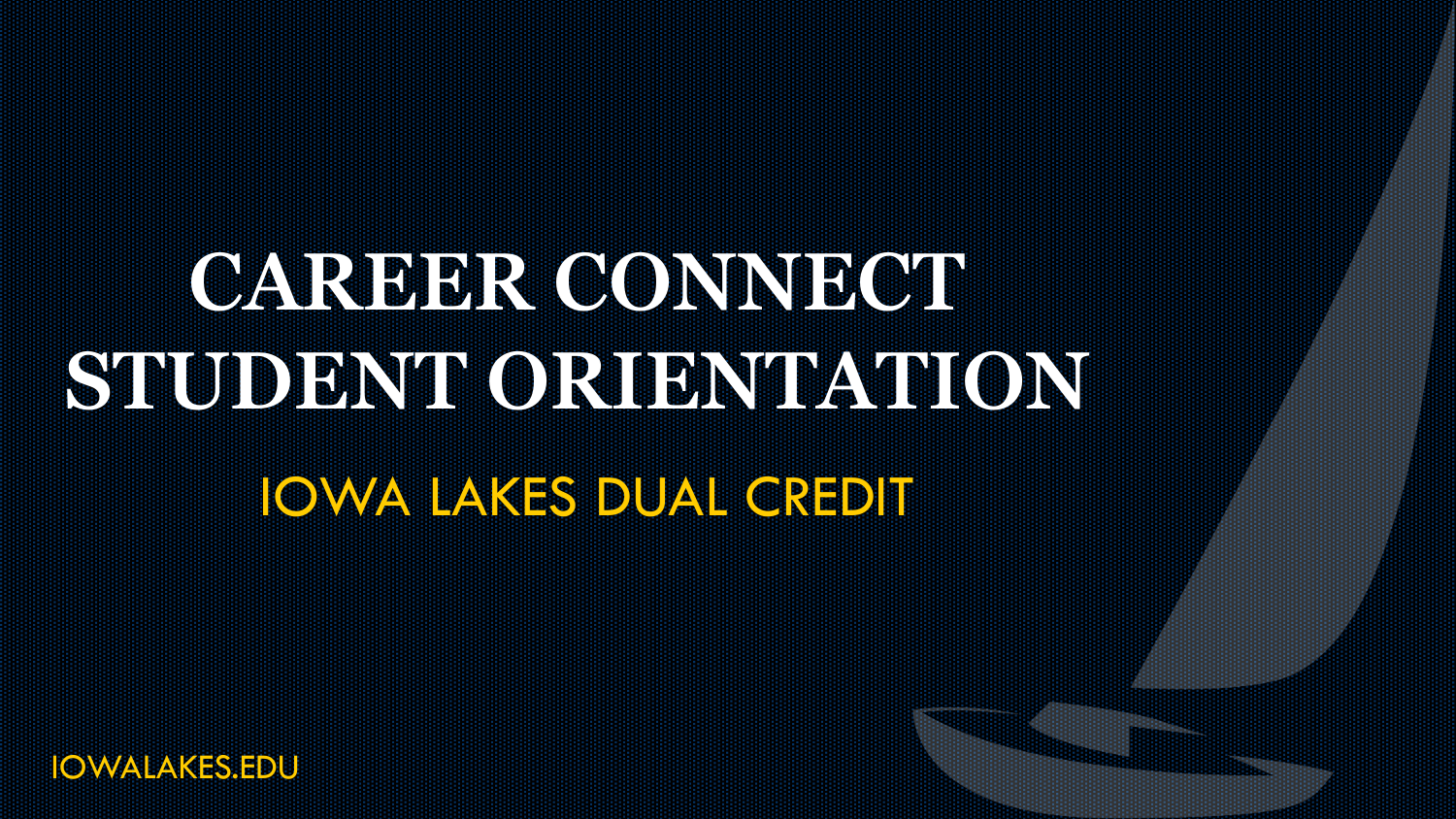### iowalakes.edu

<sup>q</sup> Benefits of Dual Credit classes:

*Welcome!*

- $\Box$  Easier transition from high school to college
- Save time & money
- Get a head start on your college general education classes while in high school
- Meet with an Iowa Lakes Career Connect Advisor

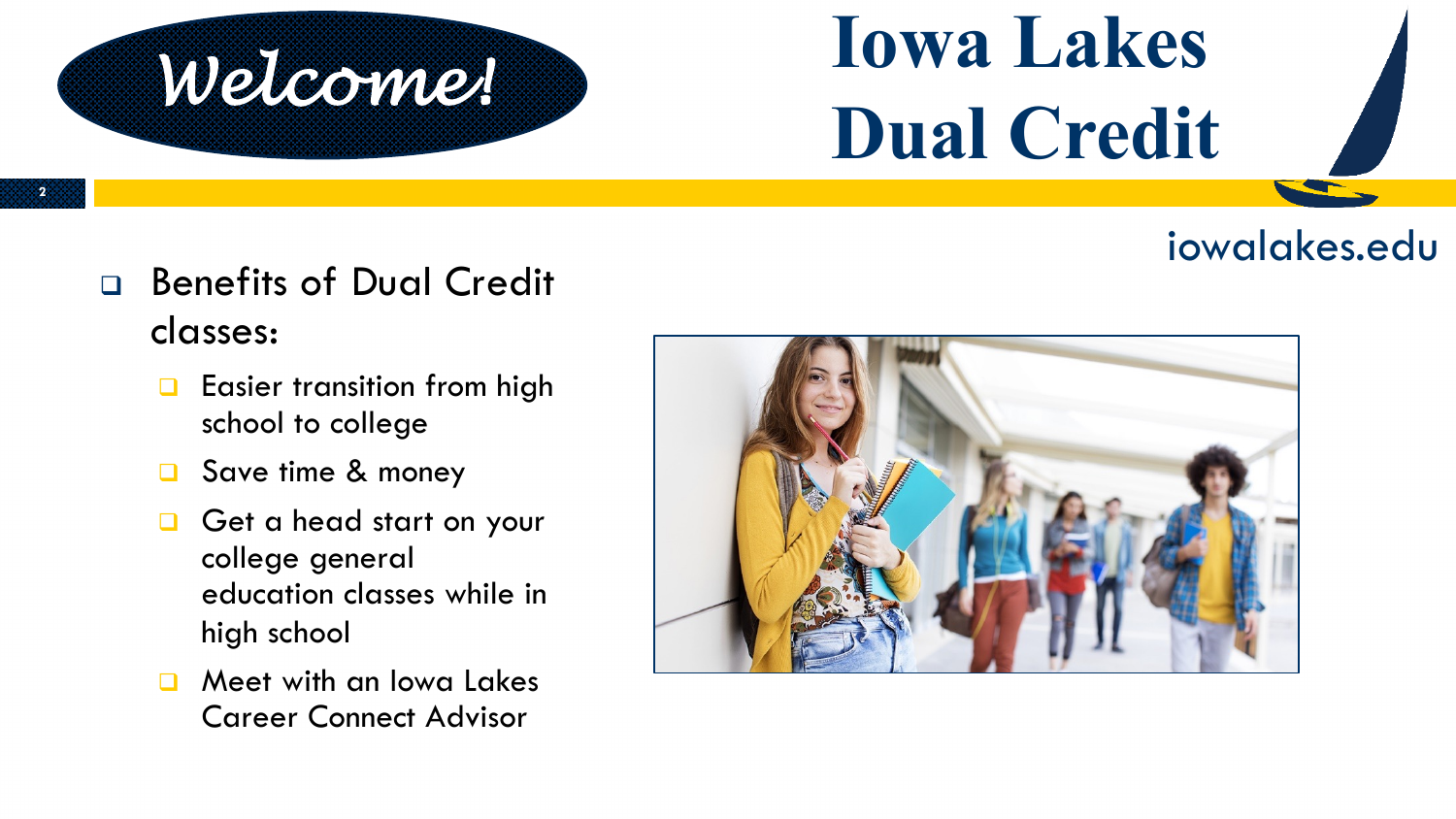

iowalakes.edu

- <sup>q</sup> High School Students
	- Grades 9-12

**3**

- <sup>q</sup> Registration form required for every term/semester
- <sup>q</sup> Guidance Counselor signature required



- <sup>q</sup> ACCUPLACER or ACT test completed
- <sup>q</sup> Required placement scores/pre-requisites for Math and English have been met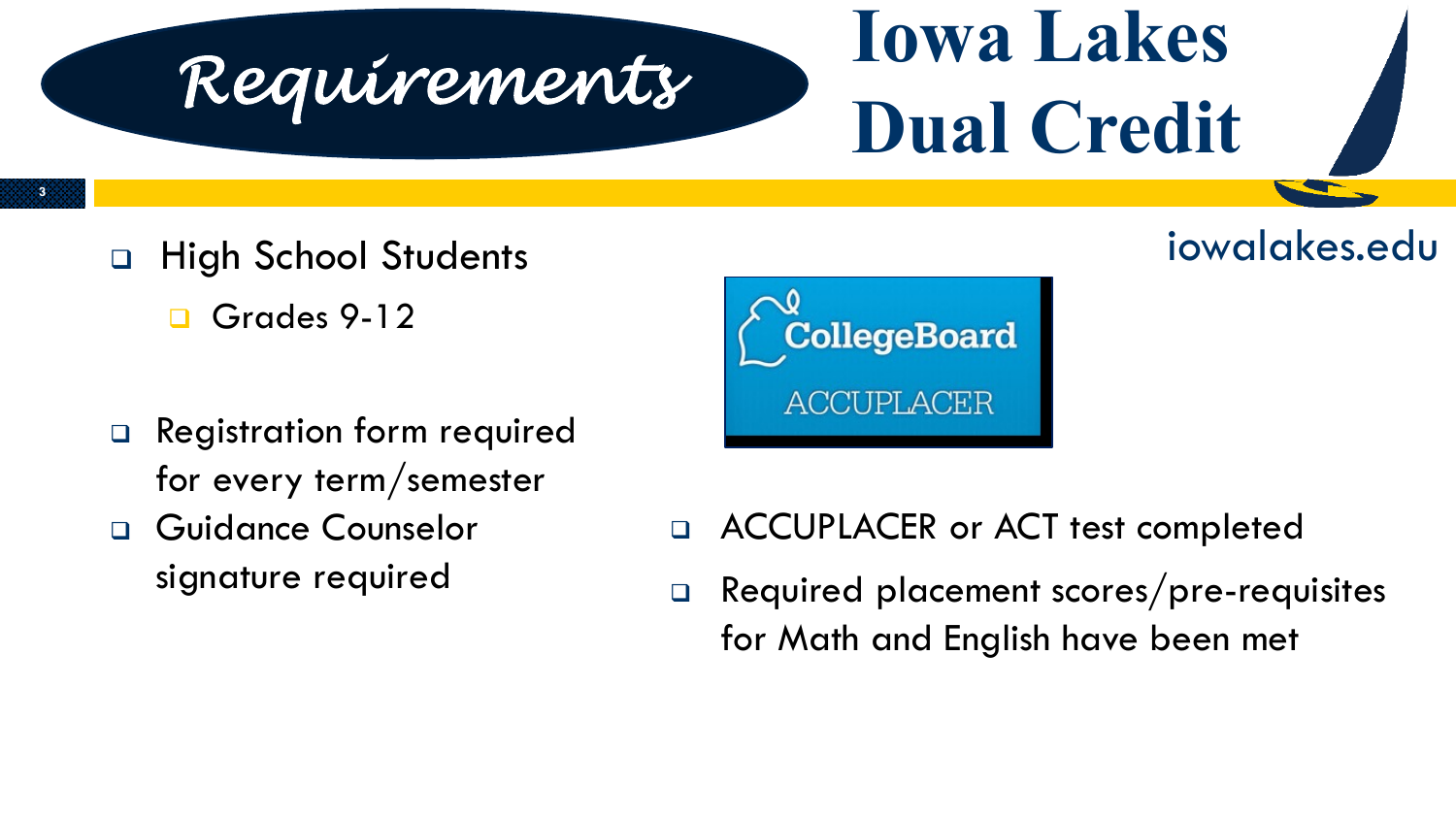

**4**



- Ø *In your own high school classroom*
- Ø *Online*
- Ø *At Iowa Lakes Campus*
- Ø *Career Academy*



#### iowalakes.edu

- **Laker Live: Normal Face to Face classes will** be held *virtually* via Microsoft Teams (during regularly scheduled class time) **DO NOT report to campus**
- Ø **Web E-College:** As Normal via Canvas (Online)
- **Career Academy:** Face to Face as normal at Iowa Lakes Campus during scheduled time
- At High School: As directed by your high school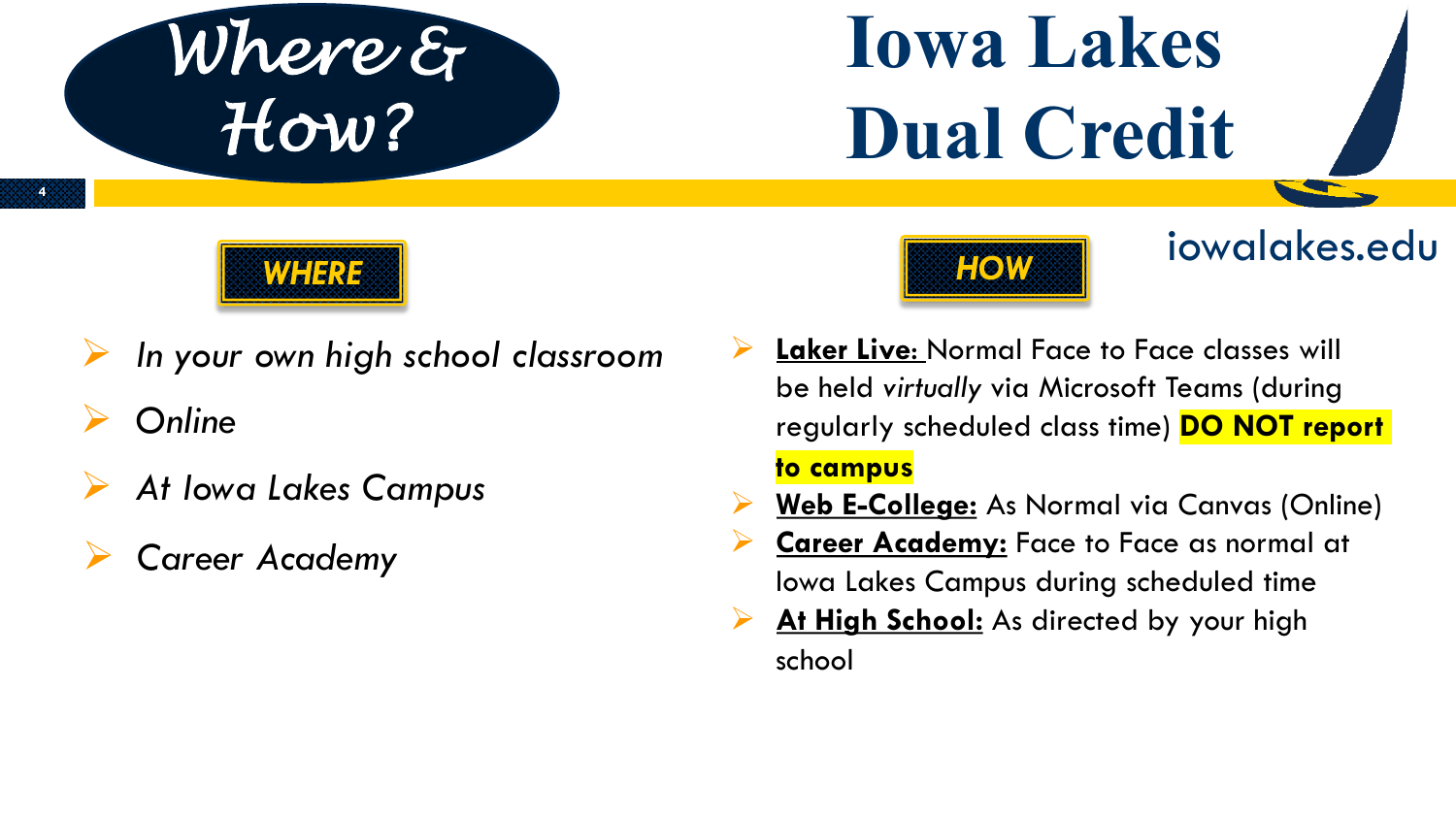

<sup>q</sup> The grades you get in your dual credit class(es) will be on your permanent college transcript

**5**

- **q It is your responsibility to contact your** counselor to drop a class, you as a student cannot drop a college course
- <sup>q</sup> Follow your course syllabus throughout the semester – this lays out deadline dates and expectations
- <sup>q</sup> Sign up for Iowa Lakes Alert for Inclement Weather – Follow College Closing policy
- **Q** Need to be using your lowa Lakes email for your college classes

#### iowalakes.edu

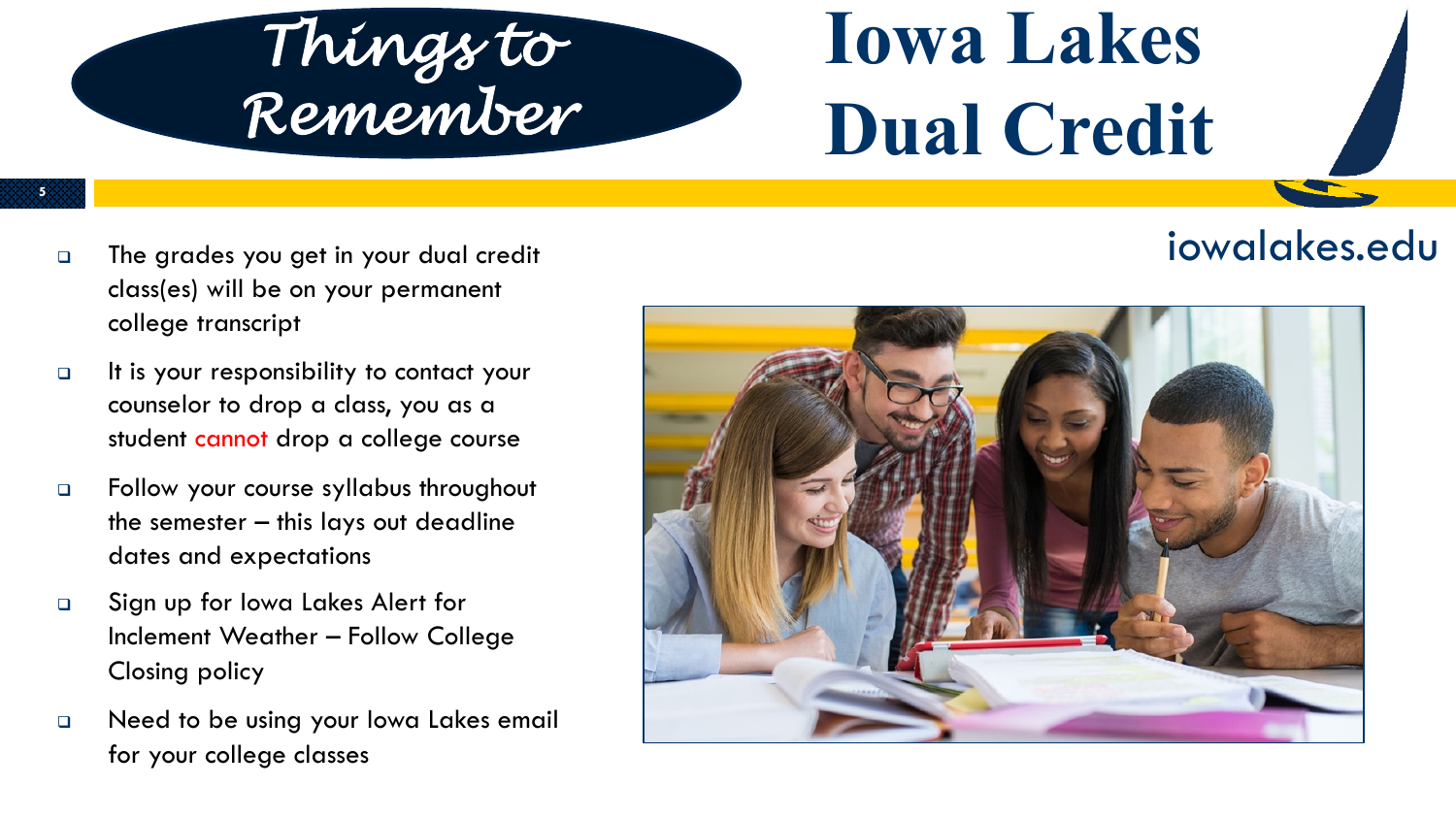### *Things to Remember Cont.*

## **Iowa Lakes Dual Credit**

#### <sup>q</sup> **Financial Aid Reminders:**

**6**

- The grades you receive in your classes can affect your future financial aid
- If you drop a class after the designated drop date you will receive a "W" on your college transcript; too many "W"s can affect financial aid
- $\Box$  You need to complete 67% of your credits and maintain a 2.0 GPA – failing to do this will also affect your future financial aid

### iowalakes.edu

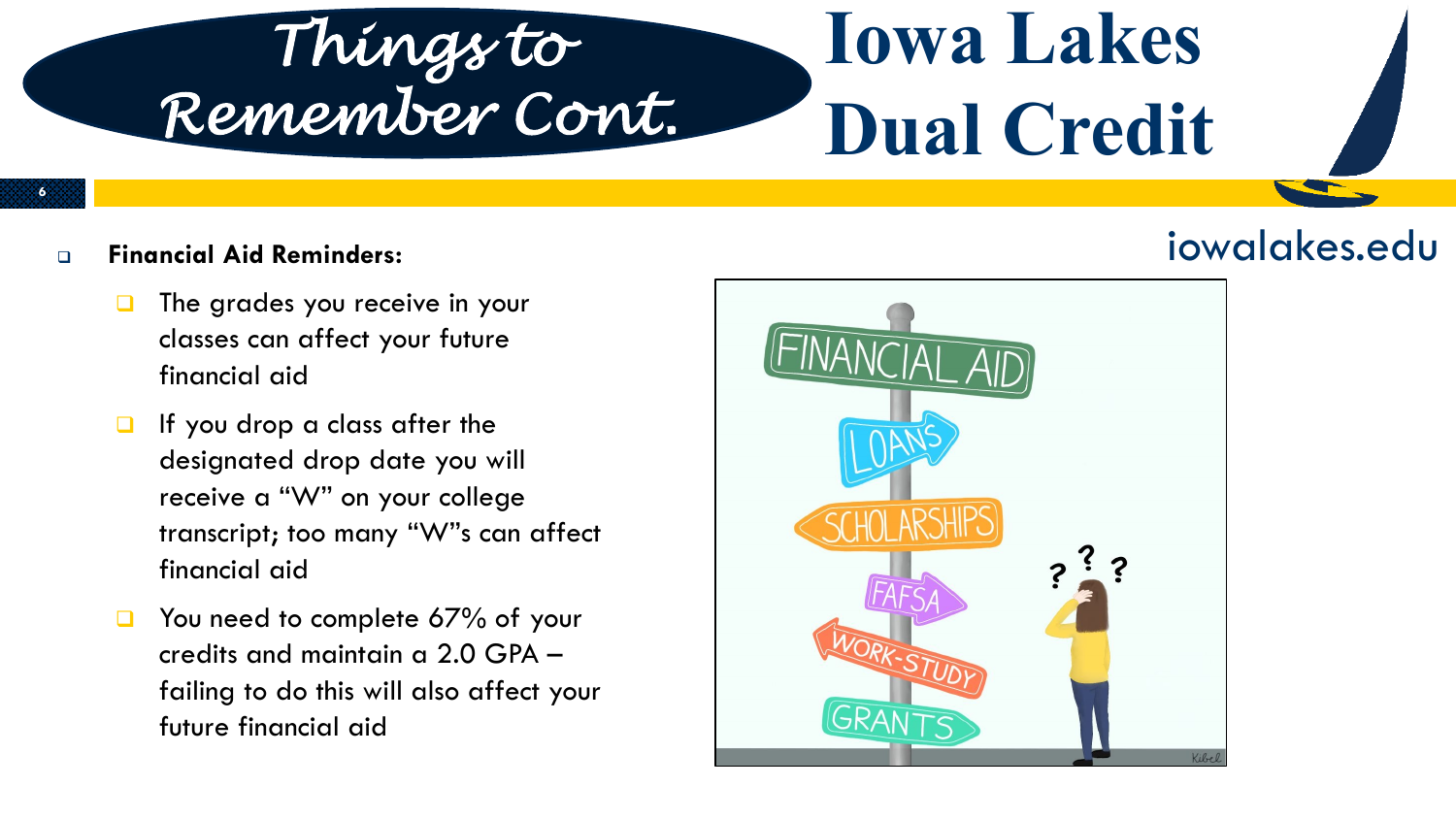### *Online Courses*

# **Iowa Lakes Dual Credit**

#### **7**

- **Q** Requires self-discipline
- <sup>q</sup> Must be an advocate for yourself
- □ Must log-in first day of classes
- □ Will be taught through Canvas
	- $\Box$  Welcome email was sent to you with username and password

#### **Check Iowa Lakes email regularly!**

iow

Ø**Online Classes start Monday, January 10th** Ø**Face to Face/Laker Live classes start Wednesday, January 12th**

For Canvas questions and log-in/password issues, contact Laura Howard at lhoward@iowalakes.edu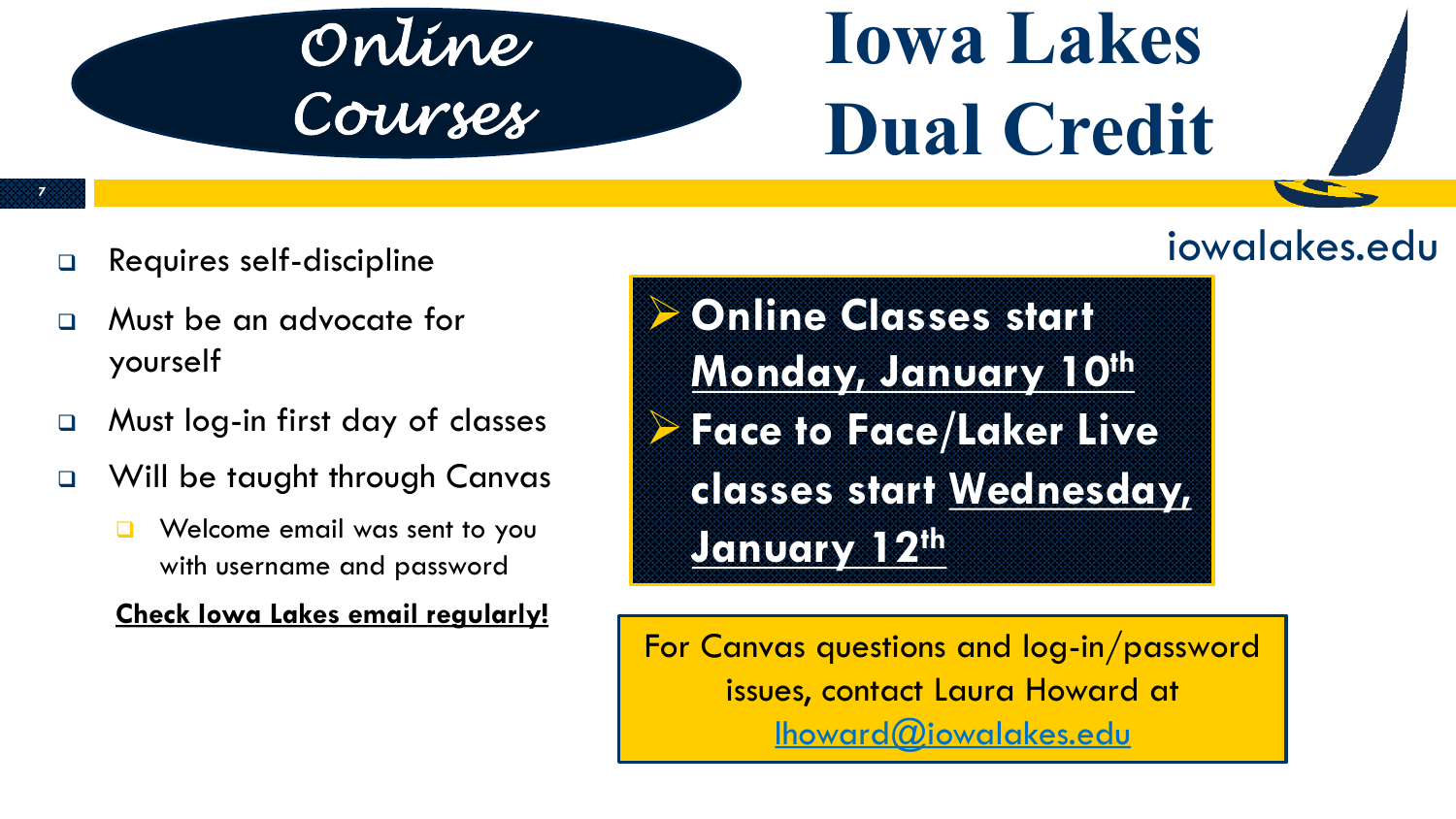### *Student Resources*

# **Iowa Lakes Dual Credit**

- **8**
- <sup>q</sup> **Library**
- <sup>q</sup> **Programs of Study**
- <sup>q</sup> **Student Handbook**
- <sup>q</sup> **Student Services**
- <sup>q</sup> **Success Center**
- <sup>q</sup> **Transferability Guide**
- <sup>q</sup> **Tutoring**
- <sup>q</sup> **Mental Health Services –** *Talkcampus and Synergy E-Therapy*

#### iow

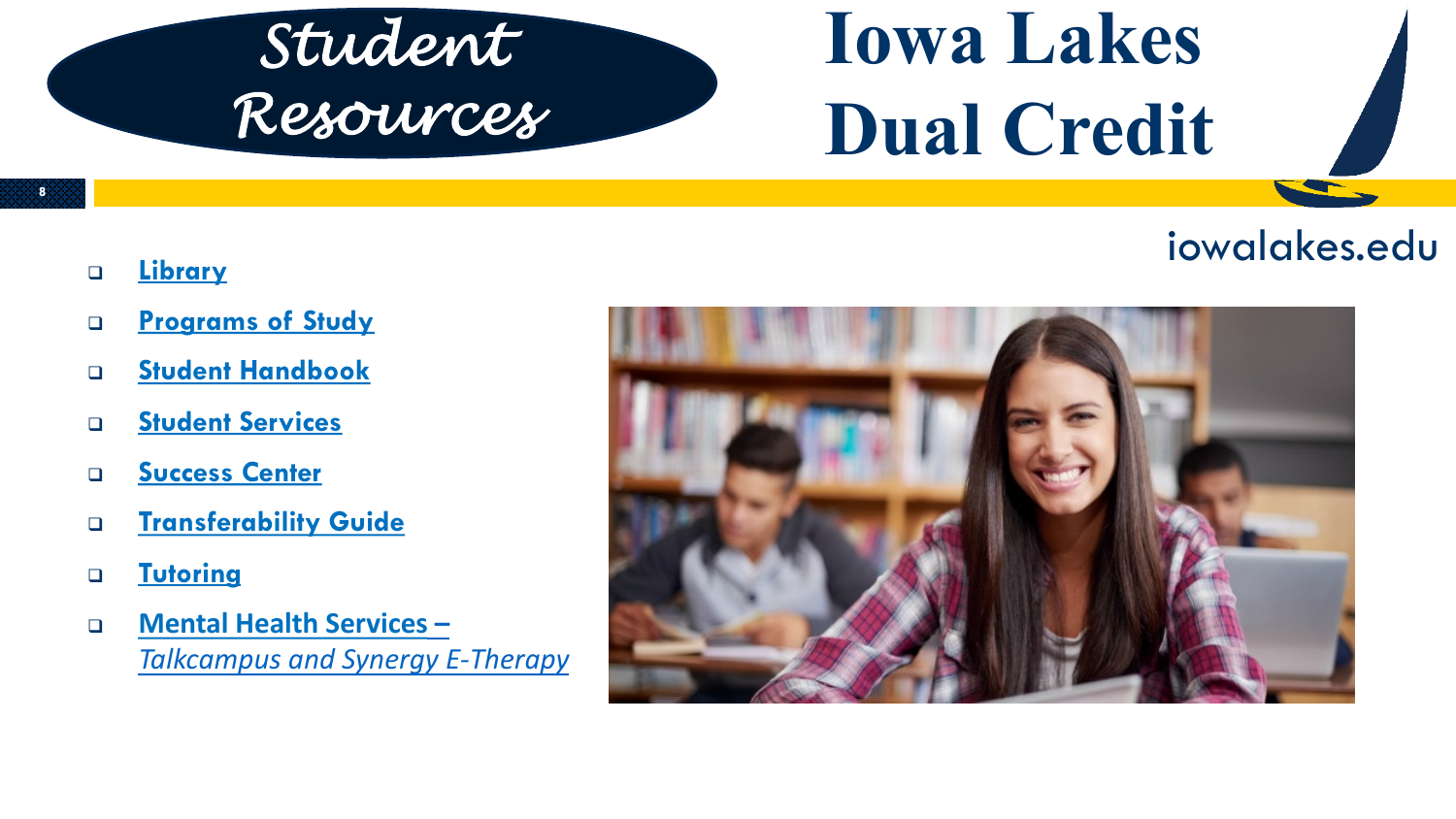### *Student Planner*

# **Iowa Lakes Dual Credit**

#### **9**

#### **Self-Service Student Portal**

- **Q** View your class schedule
- <sup>q</sup> Access Unofficial Transcripts
- $\Box$  GPA
- <sup>q</sup> Grades
- Degree Audit
- **D** Test Summary: View test scores
- <sup>q</sup> Username and Password is the same as Canvas
- <sup>q</sup> https://iowalakes.edu/student- services/records-registration/self-service- student-portal/

Contact your Guidance Counselor for Step-by-Step instruction on how to access Student Planner

#### iow